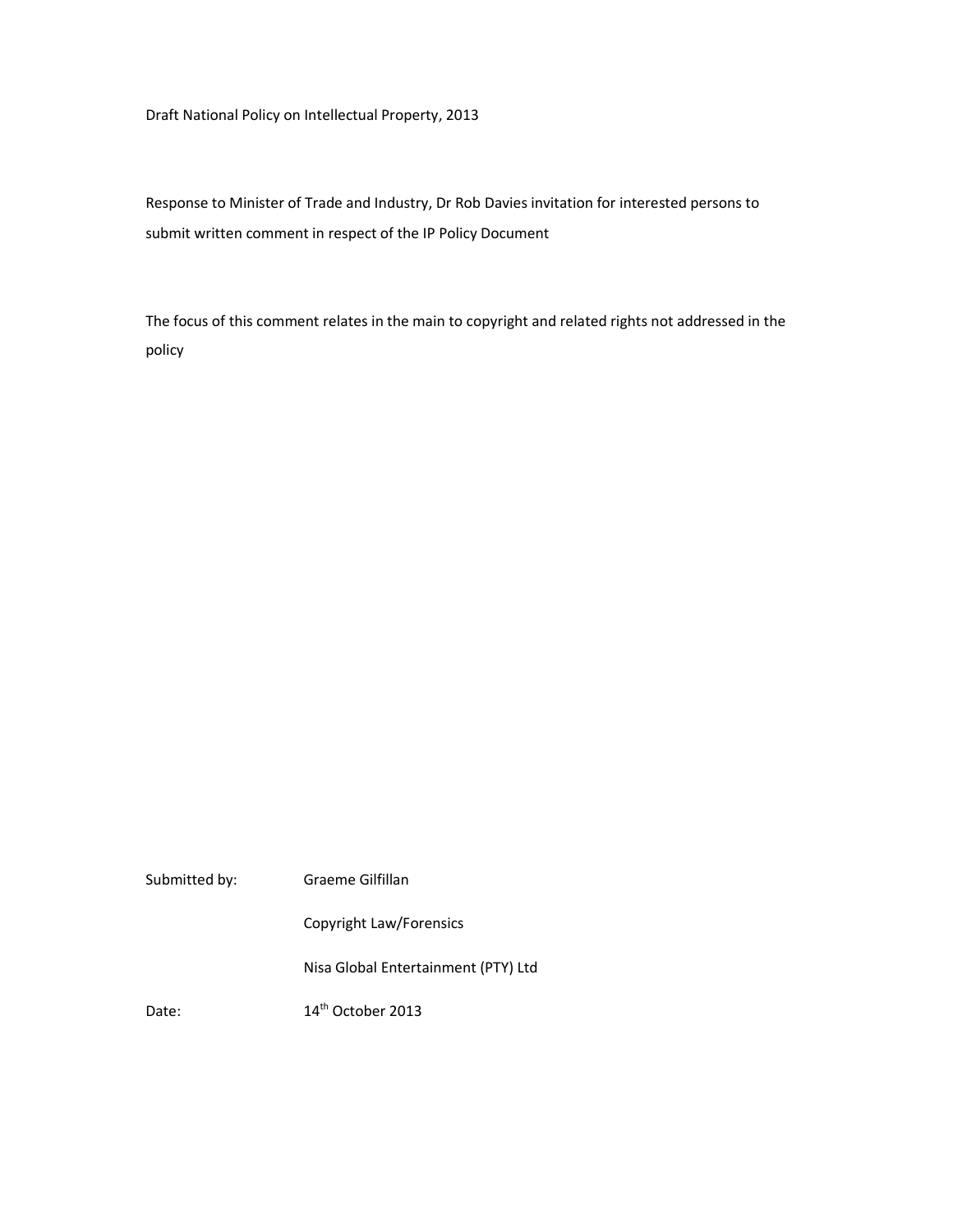### Comment

### **The Executive Summary**

The Executive Summary would be improved were the following to be addressed:

- a. Skill and qualification requirements in respect of the various types of intellectual property
- b. The databases that hold the data concerning works, access to and control thereof
- c. The domicilium subsistence requirements of copyright, the property right nature of copyright and the rules concerning the transfer of copyright across borders
- d. Ecommerce and the NON-VAT paying suppliers of copyrights, especially foreign copyrights
- e. Proper collection society regulations especially concerning Section 6, 7 and 8 works (Copyright Act 98 of 1978 as amended) and rights and accreditation
- f. The need for and role of an ombudsman for the different types of IP, and improvements in the dispute resolution access and procedures that are far more inclusive that than the current Copyright Tribunal
- g. Recognition of the other different types of IP rights that need to be addressed and covered in policy such as image rights, personality rights, neighbouring rights and in particular 'dramatic rights'.
- h. The concept of equitable remuneration

### **Objectives**

The Objectives would be improved were the following to be addressed: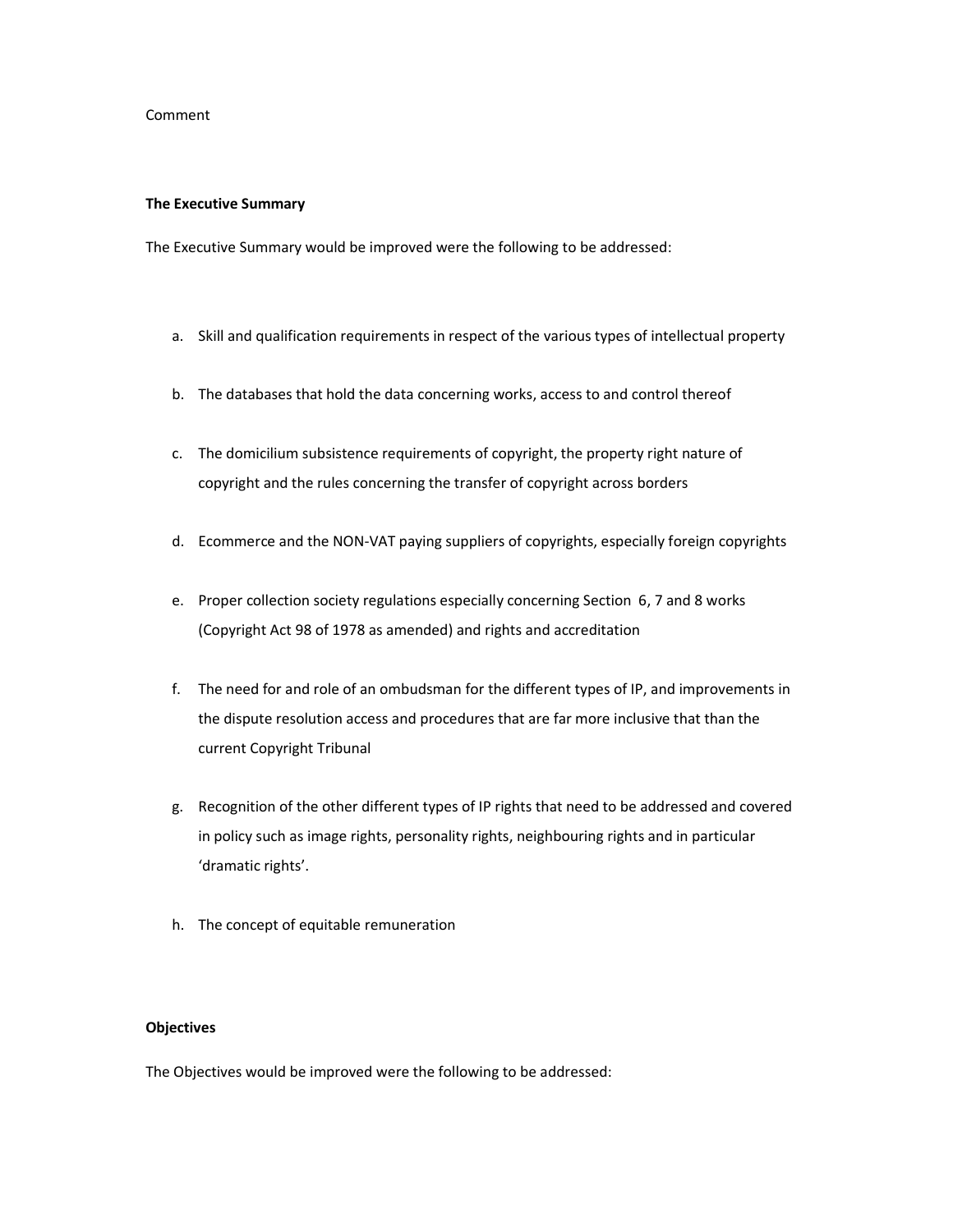1. To promote skills and qualifications in the IP sector.

There is a tragic misconception that lawyers know anything about copyright. It is axiomatic that to ask a lawyer to practice copyright is akin to asking a medical General Practitioner (GP) to practice heart surgery. The issue is qualifications. A GP simply could not and would not agree to such. The same cannot be said of the South African legal community which by and large has eschewed investing in Copyright Law qualification. A typical lawyer needs at least two additional qualifications to properly practice Copyright Law as 'experience' does not cut it.

The IP sector currently experiences an extreme shortage of qualified Copyright Law skills to the extreme detriment of the industry

2. To promote the harmonization of regional IP (copyright) laws

In order for the European Community (EC) to ever consider and implement the real objectives of the EU, fourteen years was spent harmonizing the patchwork quilt of Common and Civil Law IP regimes. Internal trade within the EU was not possible, in part, without such IP harmonization.

This challenge faced by the EC many decades ago is no different than that which faces South Africa, as a member of SADC. Proper mutually productive trade within SADC will never occur unless there is a proper harmonization of IP laws of the SADC countries.

There is even a degree of urgency to pursue IP Law harmonization in SADC, for divided and unharmonized, South Africa and other SADC members are destined to become and remain vassal states geared to consumption and not creation.

It is not enough to say "to improve national compliance with international treaties

3. To promote access to information concerning IP right ownership and to regulate databases concerned with such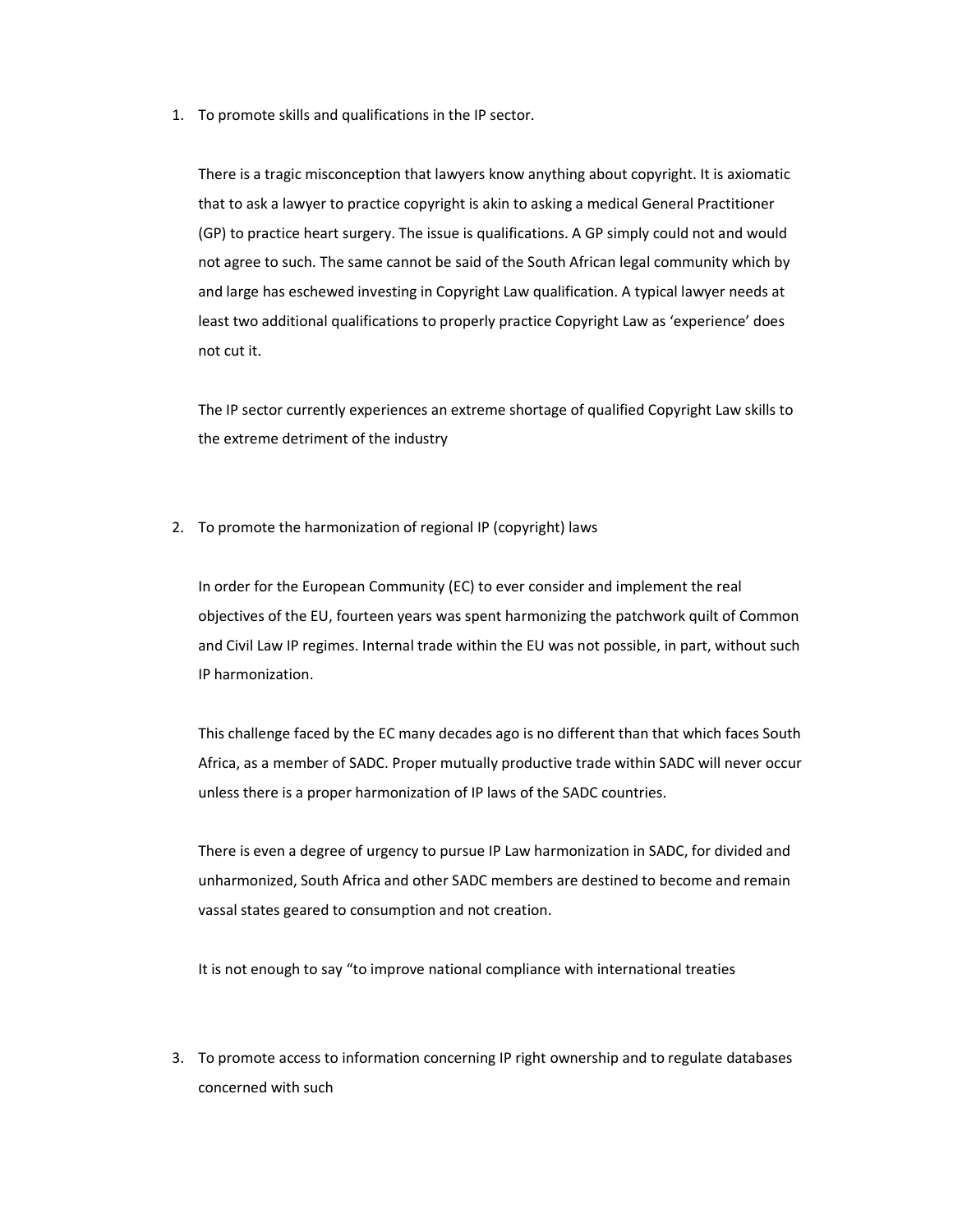Information concerning copyright information concerning works and ownership is in private hands and not accessible to creators and users. Parties holding the information have no oversight or regulation to respond to and abuses are rank

Trade and the making of markets in copyright are extremely prejudiced by this state of affairs. It is akin to companies whose information the JSE held but who were not able to see that information in any time and instead being 'told' what's there by a privateer

4. To promote regulation of Collection Societies and expand both the competition internally and reciprocal relations externally between societies

Section 6, 7 and 8 rights societies are currently unregulated and are not accredited by Government.

Government policy presently supports existing monopolies such as SAMRO

There has been a complete failure of the Section 9 rights collection societies in South Africa to set up a single reciprocal relationship outside of South Africa which has disastrous impact on overseas earnings. This is purposeful by the incumbents and is against South Africa's interests. It occurs because of a lack of proper regulation.

5. To promote disclosure of trade in IP across borders in compliance with the SARS and Reserve Bank regulations concerning the definition of 'capital' as revised in the 8<sup>th</sup> June 2013 Government Gazette

Trade in copyright across borders is currently in practice unregulated to the extent that the State has no clue where the copyrights whose subsistence arises in South Africa but whose domicilium (and thus point of worldwide income collection) has been covertly moved to another country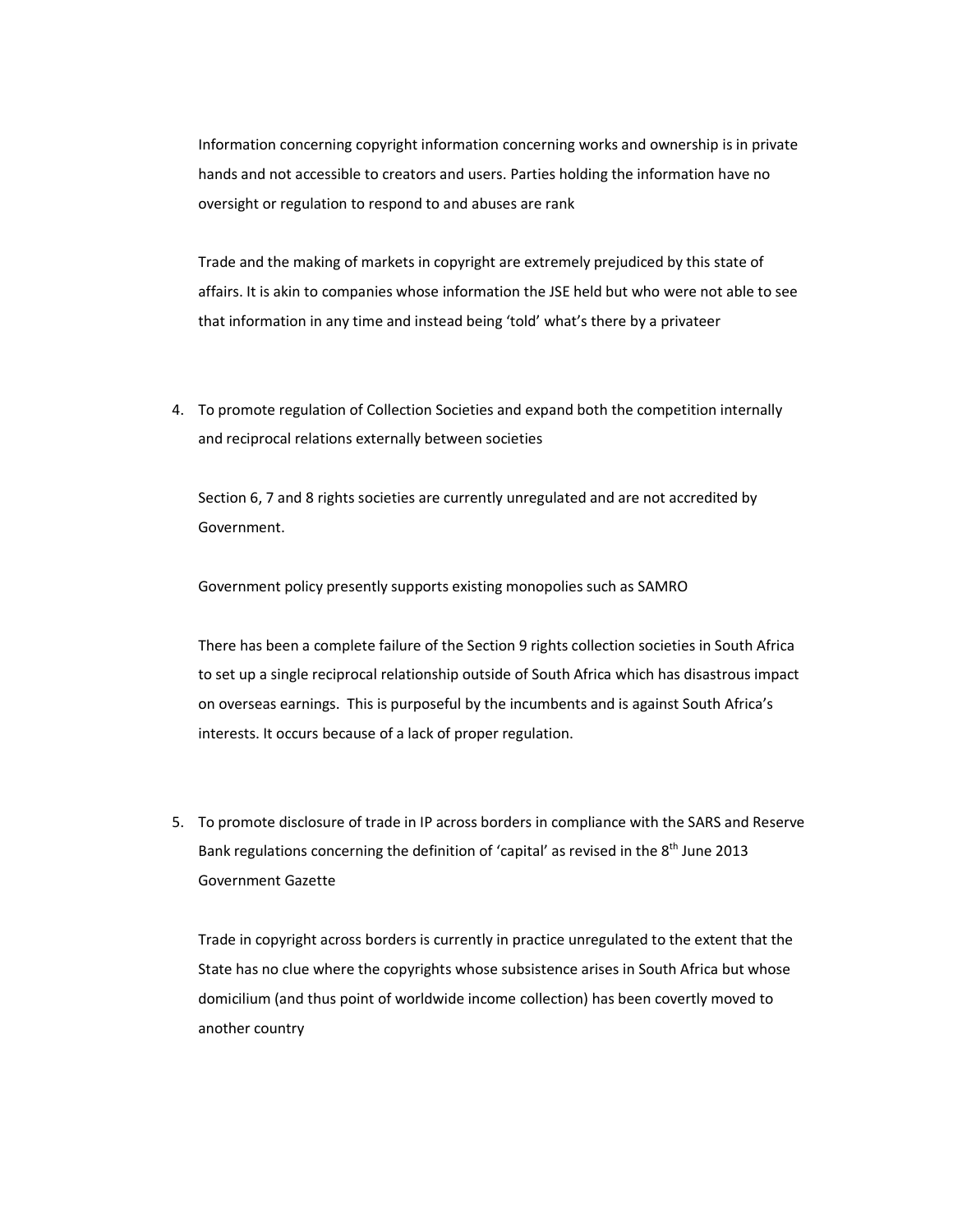Itunes and others currently sell South African copyrights in South Africa and elsewhere without any VAT compliance, operating out of tax havens such as Luxembourg. Consumer monies leave the country and anywhere else to such tax havens and even every seeing a royalty in South Africa has no guarantee

6. To promote financial regulation and legal compliance concerning trade in copyright on the internet

There is no proper or adequate law enforcement relationship with the IP industry as a whole and where such exists, it is fragmented and uncoordinated

There is a disconnect between .co.za and law enforcement community and no way to report to stop even local abuse

## **Background**

There is a dire and overdue need for an IP policy for South Africa, as there is for a co-ordinated approach.

However to be effective South Africa needs to drop the 'one size fits all' approach to IP. The requirements and challenges for copyright are not the requirements for patents, trademarks and designs. Whilst a lenient approach to limitations and exceptions with generic medicines may be appropriate as policy, the same applied to copyright has disastrous outcomes.

There are other IP rights not addressed or included and as such the concept needs to be properly expanded to address neighbouring rights, image rights and depiction rights and others.

SA's access to TRIPS through the WTO was always an alternative to the WIPO Treaties, however copyright in South Africa has suffered severely under TRIPS. One only needs to consider the UNCTAD statistics concerning trade in copyright for the period 2000 to 2012 to understand the disaster. In short, the clear lack of policy has seen South Africa's:

• Exports increase from US\$49 million to US\$65 million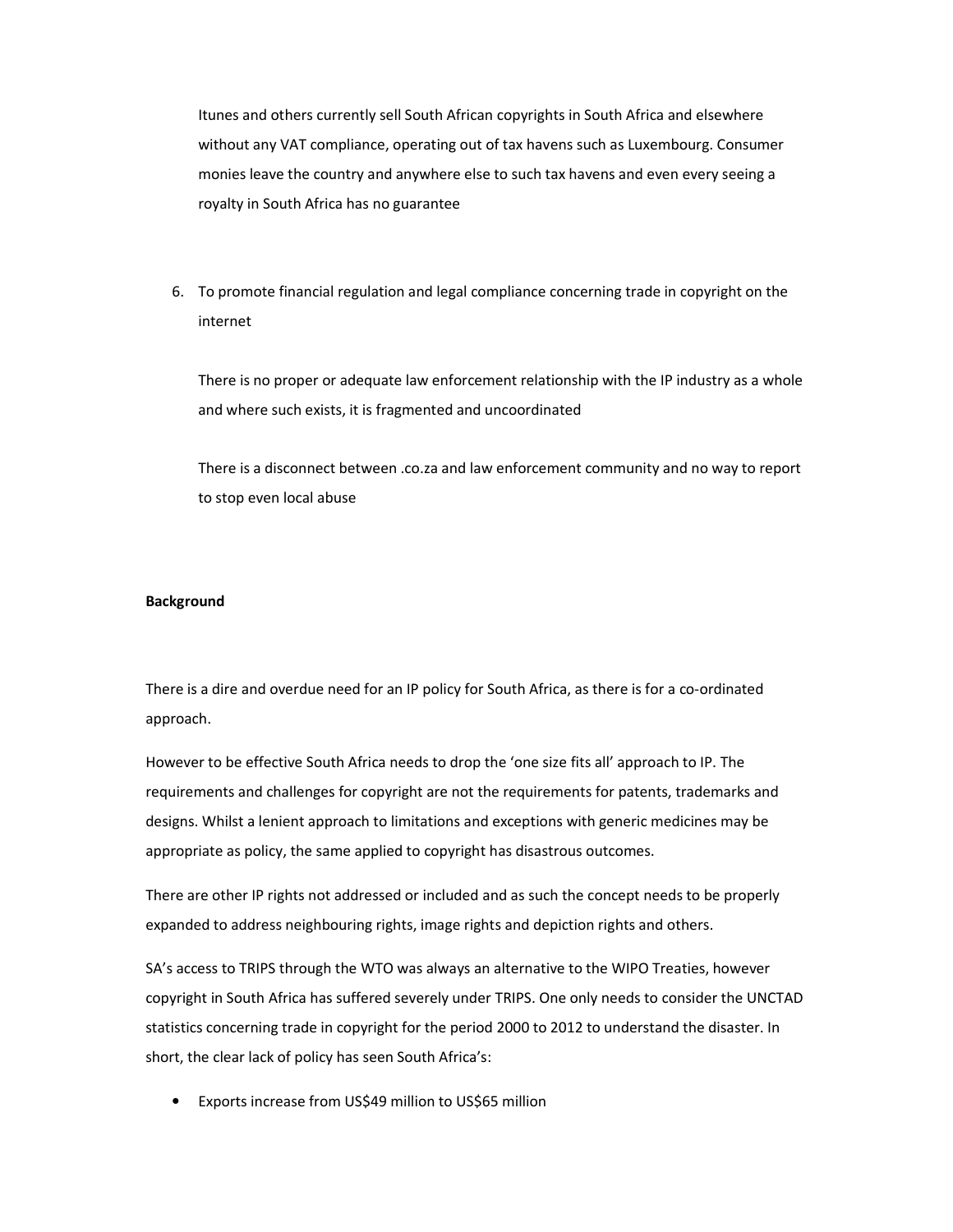• Imports increase from US\$245 million to US\$2.1 billion (in 2012 South Africa was 72% of Africa's copyright licensing deficit.

The reason for the low exports is fundamentally due to a lack of proper IP Policy and specifically due to the fact the SA created and domiciled copyrights have been moved offshore and out of the country, costing South African hundreds of millions of rands and effectively killing development for decades.

# **The Problem Statement**

The Problem Statement would be improved were the following to be addressed

- The IP legal framework identifies the full IP legal spectrum of subject matters in a manner that does benefit and empower citizens of the Republic
- The IP legal framework and the existing IP system defines and regulates royalty supply chains;
- The IP legal framework and the existing IP system regulates and accredits Collection Societies in respect of all rights not just Section 9 Rights
- The IP legal framework and the existing IP system is geared towards the enhancement and development of IP qualifications and skills that contribute to the South African economy
- The IP legal framework and the existing IP system is geared towards transparency in respect of the ownership of IP works and regulates databases housing IP rights information
- The IP legal framework and the existing IP system is efficiently applied with respect to regulating and controlling internet trade from South Africa and in South Africa with respect to IP goods and services
- The IP legal framework and the existing IP system are geared towards proper enforcement.

## **Chapter 1: Forms of IP**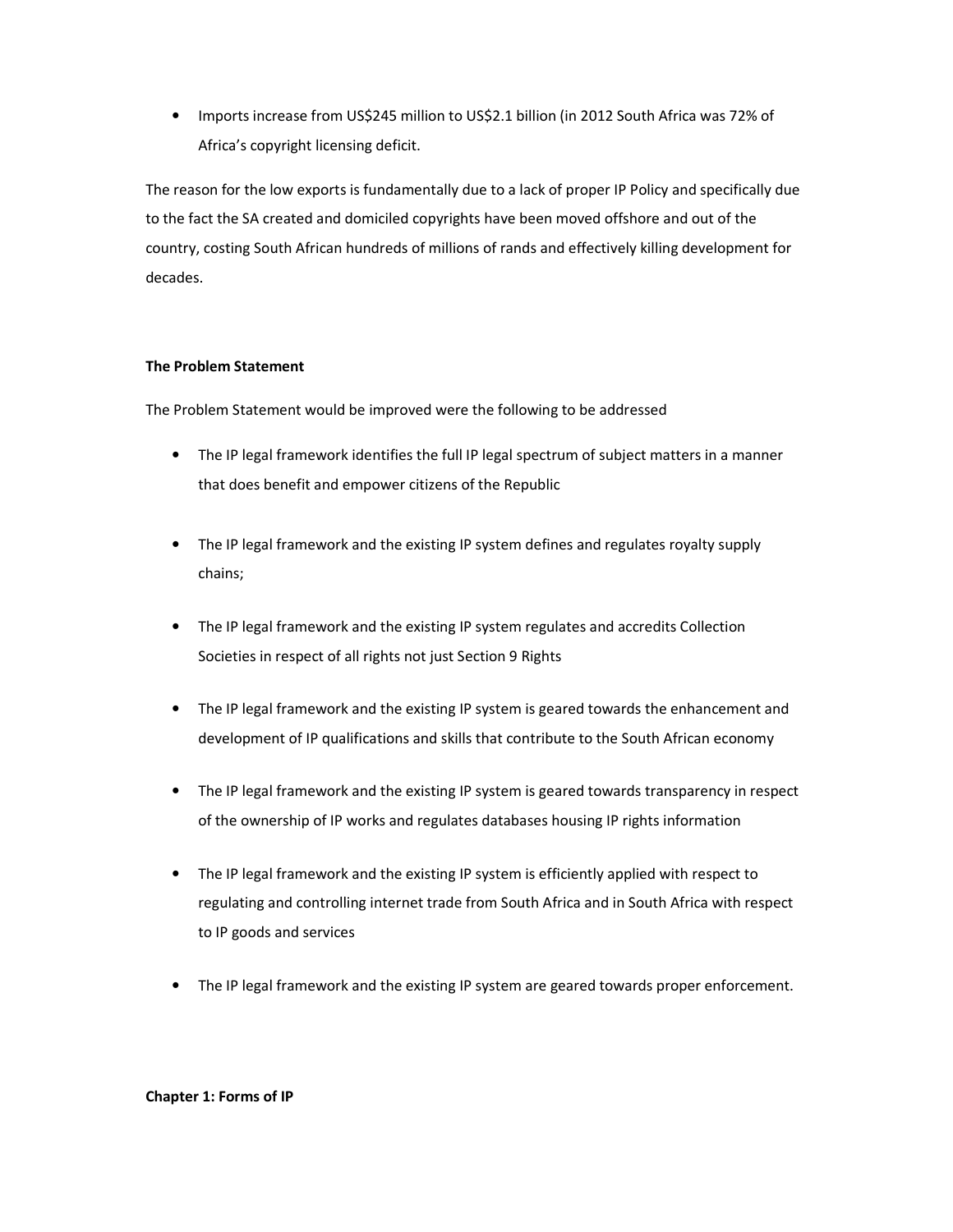The statement that "Basically there are four types of IP" is outmoded and outdated and restrictive in respect of the spectrum of IP assets South Africa has, in respect of its own citizens, access to.

There is no reason why, from a policy point of view why the full gamut of what is referred to as IP is not referenced and identified, at the very least.

The outcome of such an approach would increase significantly what IPR's South Africa actually possessed.

## **C) Copyright**

This section on Copyright is embarrassingly lacking in the extreme. This section clearly does not evidence input of appropriate Copyright Law qualifications, and if any such are rooted in academia and not in practice.

- In the first instance copyright subsistence has a primary consideration originality, without which regardless copyright will not subsist in a work. Whether such work was an adaptation or not originality still applies;
- In the second instance there are two types of copyright works, authorial and entrepreneurial. Entrepreneurial works by their nature and by existing law, are owned by the parties that made arrangements for such works, not by the parties that necessarily were the authors.
- In the third instance the concept of that copyright is in any way involved with indigenous knowledge is akin to saying that Beethoven, Mozart and Lizt are indigenous to Austria and Germany, and that any classical music since is a 'derivative'. This would not be correct. The fact that Phuzekemisi performs and creates in the Mbaqanga genre, it does not make his work a derivative of Mbaqanga music, but rather original creations created by himself in the genre of his choice. The same applies to Kurt Darren with tikkie draai, as it does to Thomas Chauke and Shangaan traditional, both of whom create original music in the genres of their choice.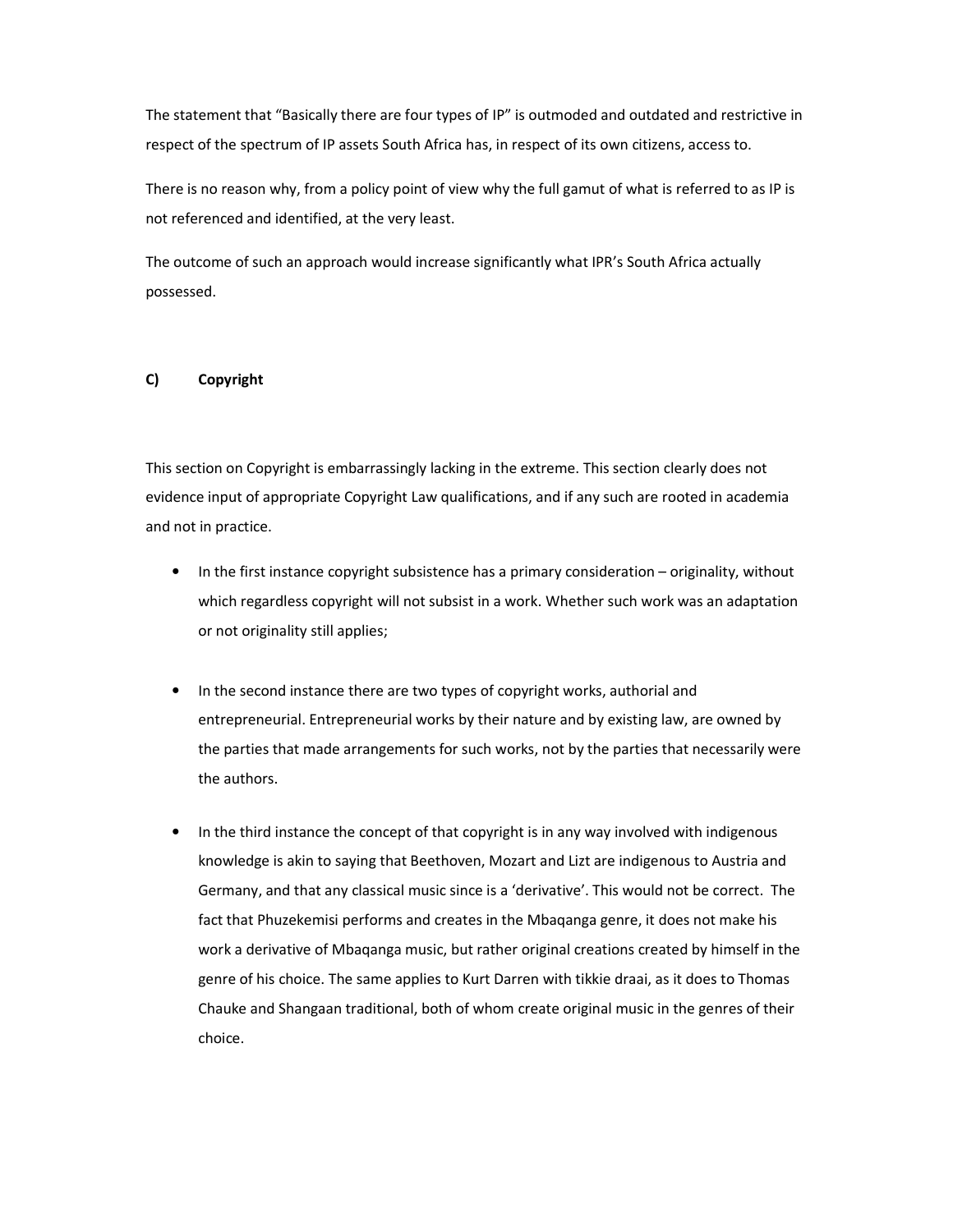The concept of copyright is premised in the fact that no copyrights can be owned by a person or persons *forever*. At a point in time, a copyright falls into the public domain where it is owned by all people.

"Indigenous knowledge" in copyright law is a repugnant concept to any creator. One only has to imagine the outcomes of the US laying claim to 'jazz' as indigenous or to the music of the "Minstrels" that inspired Solomon Linda's "Mbube" as indigenous.

- In the fourth instance, the idea that "*it has emerged that the best way to control ownership and exploit copyright is to be a member of collecting societies*" is badly researched and without empirical foundation. Operating collecting societies in South Africa, at least those who have been operating for decades, are unregulated monopolies.
- In the fifth instance mentioning the 'area of broadcasting' is indicative that the person or parties who wrote this section do not have copyright qualifications. What does, one ask, the fourth paragraph have to do with policy….as in so what? The broadcasters have long wished that they do not have to pay for content, and long tried to seize control of copyrights through the act of broadcasting………without paying for such rights.
- In the sixth instance SA Copyright Law has jargon defined in the Copyright Act 98 of 1978 which, like in any profession, the use of such jargon is critical to understanding, communication and implementation. There are no definitions in the Copyright Act 98 of 1978 for "producers", "Artists" "promoters" and "recording companies" to the extent that the use of such jargon is without application in Copyright Law, of little to no use in policy and clear evidence again of unqualified Copyright Law involvement.
- "stringent and unfair" have exactly what meaning in respect of the Copyright Act 98 of 1978? Copyright Law, like many others spheres of law, seeks to be objective….not subjective
- In the seventh instance, there are numerous recommendations should be considered in respect of Copyright Law Policy, and not NONE as this policy document would have one believe in respect of Copyright, such as the following recommendations:
	- $\circ$  To expand limitations and exceptions concerning all copyright works in respect of the disabled people, education and libraries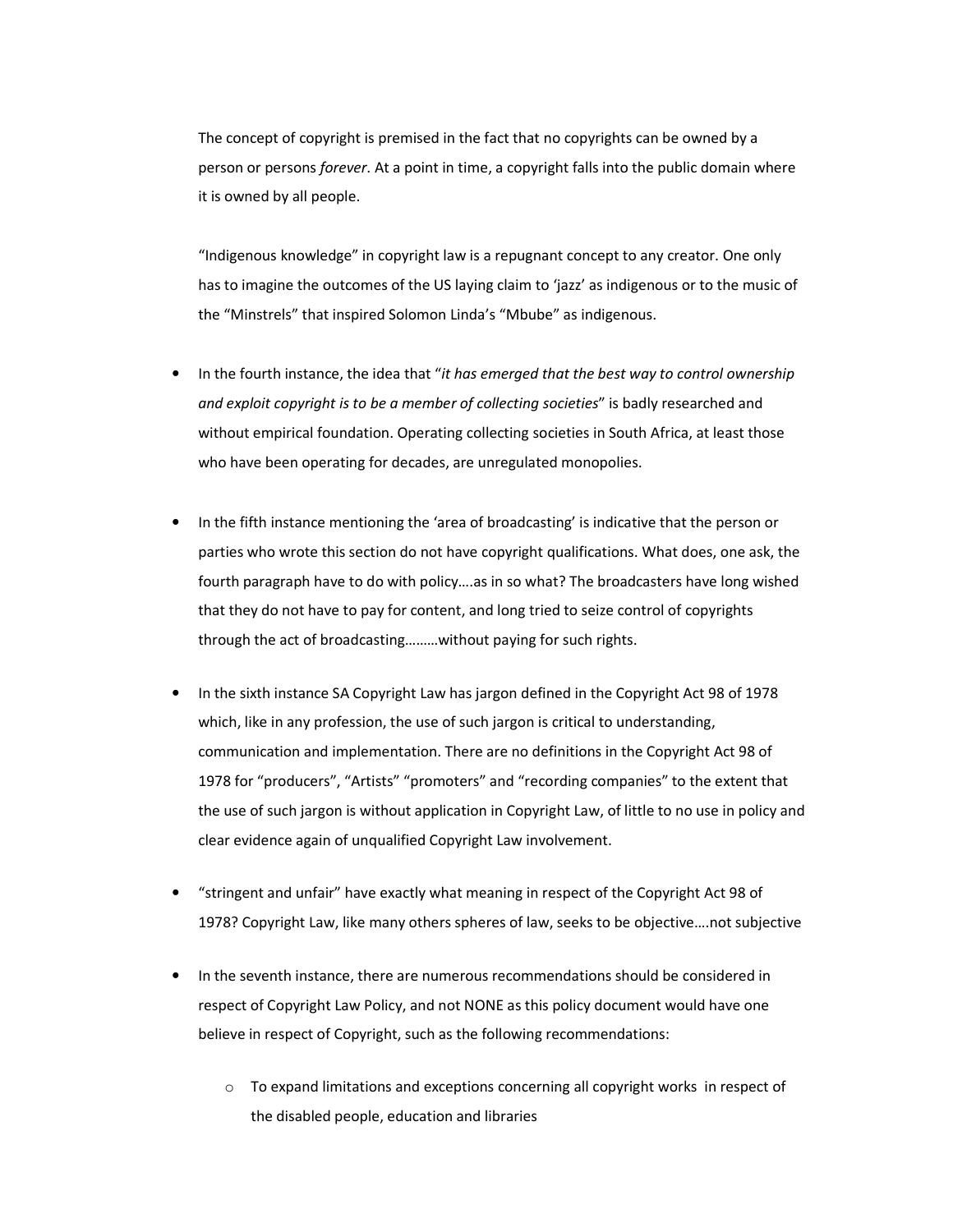- $\circ$  To expand and improve regulation of databases far more effectively than currently, and not only the obvious ownership issue, but most importantly the access and control regulations concerning archives of record concerning South African domiciled copyrights
- $\circ$  To regulate Section 6,7 and 8 right Collection Societies, and substantially improve collection society regulation in general so as to provide the State with defined involvement and oversight
- $\circ$  To publicize and educate constituents concerning the concerning the relationship between 'Copyright" and "capital" and to specific the procedures required under financial regulations (from the Reserve Bank) to transfer IP rights across SA borders
- o To highlight the Legal Deposit of Publications Act 17 of 1982, and the importance to the nation of compliance with the instructions from the State, especially to the SABC in so far as a digital Archive is concerned. This is to the extent that citizens of South Africa have an electronic interface option to deposit works with the State
- o To review and overhaul the Performers Protection Act 11 of 1967, the Collection Society Regulations 2006 and the Copyright Act 98 of 1978
- $\circ$  To establish and detail relations and links with law enforcement and police colleges with a view to improving the syllabus concerning copyright infringement at a street level.
- $\circ$  To establish an Ombudsman's position and office to mediate and address complaints
- o To introduce interventions to significantly upgrade South African copyright qualifications and skills.
- $\circ$  To regulate movements such as Creative Commons whose sole mission in life is to get creators to irrevocably put their works in the public domain for ever upon creation
- o To update the Copyright Act 98 of 1978 with particular emphasis on:
	- The addition of 'Dramatic works" to the works eligible for copyright;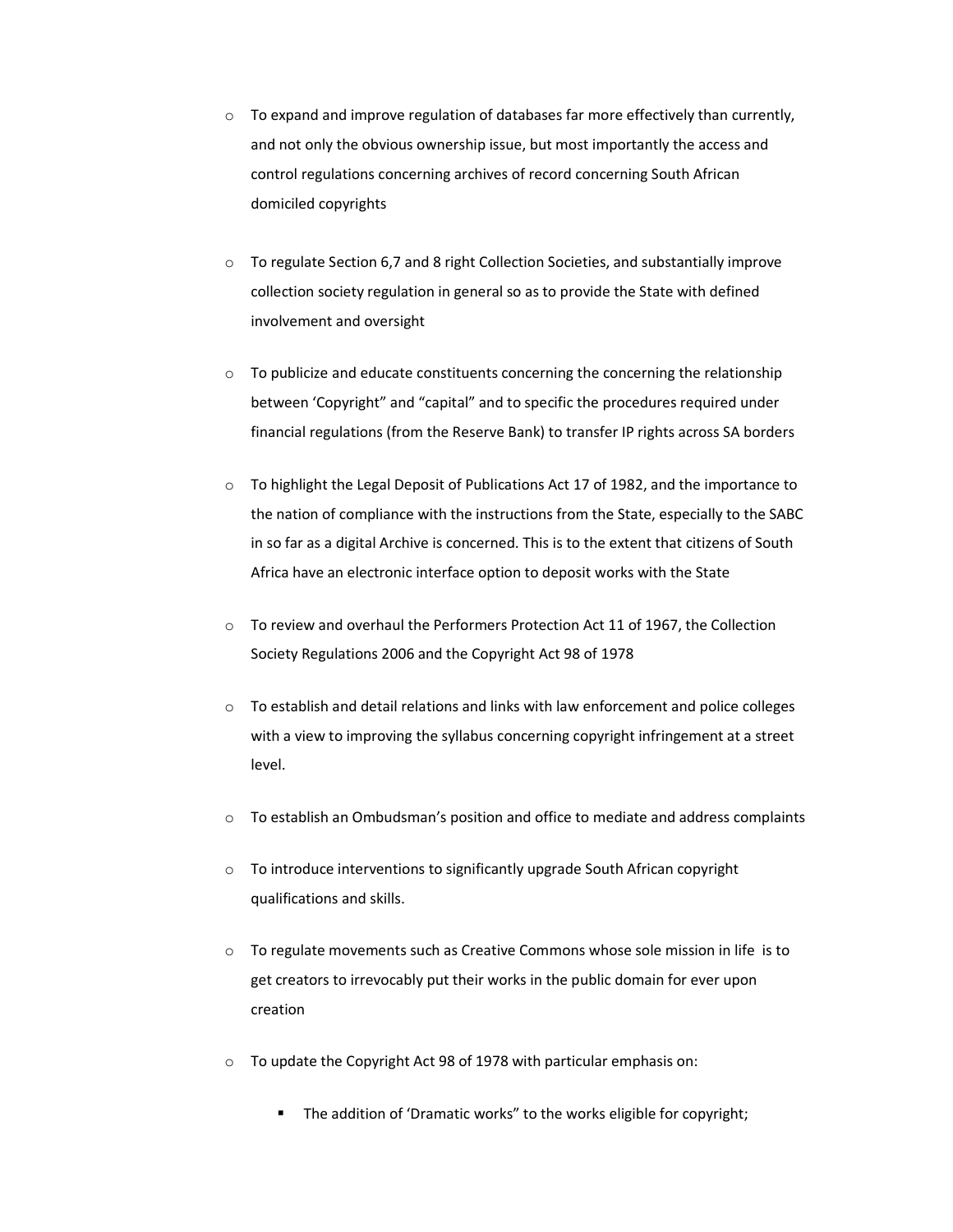- Amending definitions, such as that of 'broadcast' to align with  $21<sup>st</sup>$  Century reality, as well as that of a 'literary work' to properly include lyrics from songs
- **Including digital language and jargon**
- **Including a definition for 'Synchronization'**
- Amending Sec 9 to include adaptation as an exclusive act restricted to the owner of the copyright
- Beefing up and strengthening Sec 20 'Moral Rights'
- Making the Copyright Tribunal more user friendly and accessible beyond those involved in licensing schemes
- **Introducing the 'equitable remuneration right'**
- **IMPROVING And STEET ING.** Improving a copyright infringement complaints procedures and mechanisms
- Improve the wording regarding 'primary infringement' and secondary infringement and to effectively provide better definition.
- Recognizing the various ISO standards concerning works (ISRC, ISWC, AVI etc)
- o To improve and specify in greater detail all acts permitted in relation to copyright works in respect of
	- **Visual impairment**
	- **Education**
	- **E** Libraries and Archives
	- Public Administration
	- Computer programs lawful users
	- **Databases: permitted acts**
	- **Designs**
	- **Typefaces**
	- **Work in electronic form**
	- **Adaptations**
- o Developing coherent and concise Copyright Law in respect of fair dealing, avoiding the US' 'fair usage'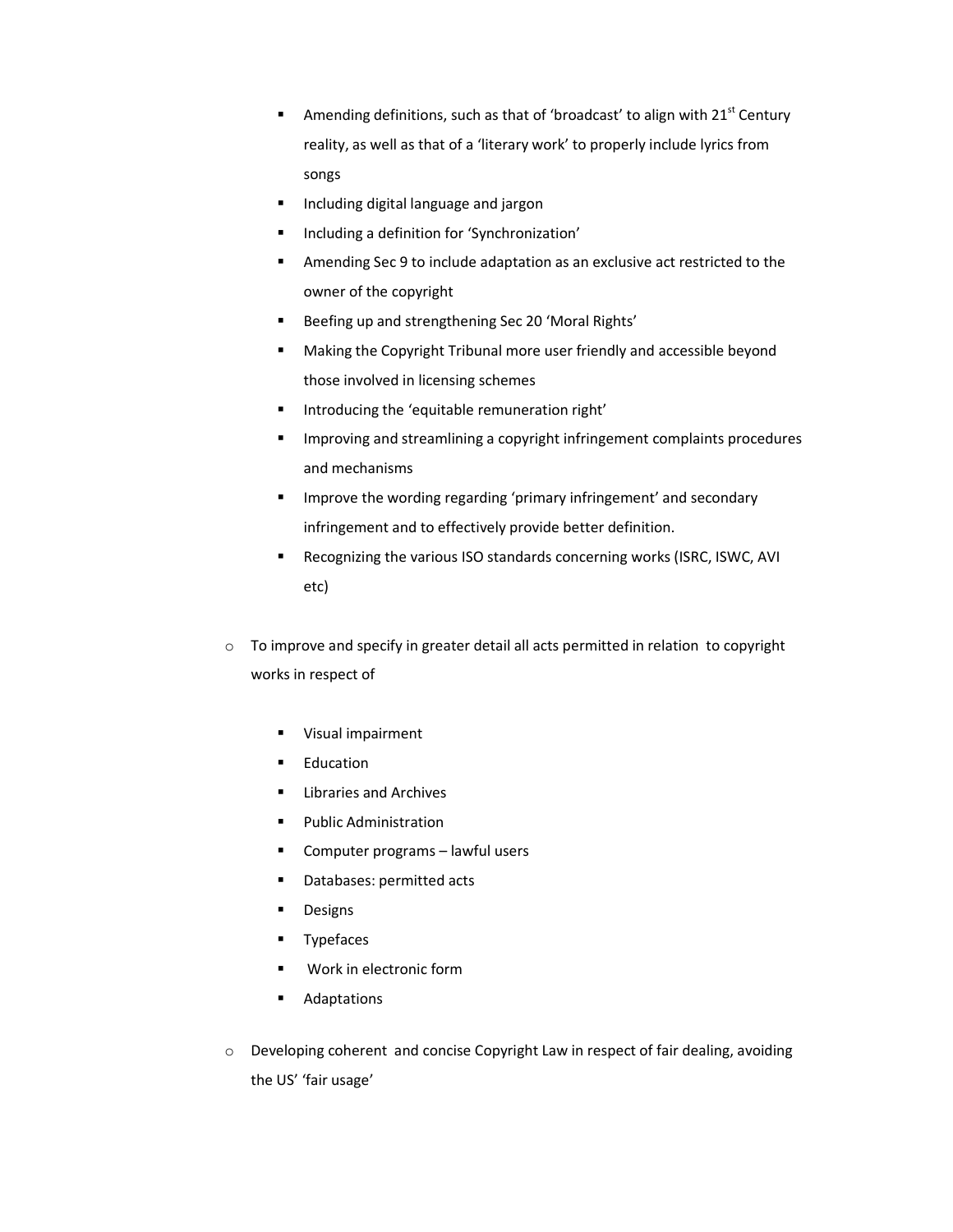- $\circ$  To include factors to be taken into account in certain classes of case
	- General considerations: unreasonable discrimination.
	- Licences for reprographic copying.
	- Licences for educational establishments in respect of works included in broadcasts . . . .
	- Licences to reflect conditions imposed by promoters of events.
	- Licences to reflect payments in respect of underlying rights.
	- **EXEC** Licences in respect of works included in re-transmissions.
	- Mention of specific matters not to exclude other relevant considerations

### **F) Extension of rights granted by the Act**

- The Copyright Act is currently a digital abomination and needs very urgent intervention, avoiding where possible everything and anything to do with the US' Digital Millennium Copyright Act (DCMA)
- The dogmatic statement "No innovation will occur without the principle of fair use/fair dealing" could not be further from the truth. Sounds and looks very much like an ill-thought 'chop' from somewhere. The difference between the exceptions of fair dealing (UK Copyright Law) and the fair use (US Copyright Law) need to be well understood and deployed. For instance the reasons why parody acceptable under fair use has not been accepted under fair dealing…yet needs to be understood. Certainly in copyright terms "innovation' has nothing to do with the need for fair dealing or fair use
- As has been mentioned before, Section 6, 7 and 8 rights require proper regulation as there is a paucity of such in South Africa's Copyright Act. State intervention in collection societies should be at a Board level and certainly at the Reserve Bank. Boards currently of SAMRO and NORM reflect domination by members of one sector….white and multi-national publishers and their puppets.
- Yes indeed "Collection Societies" must be administered by Government very important issue this is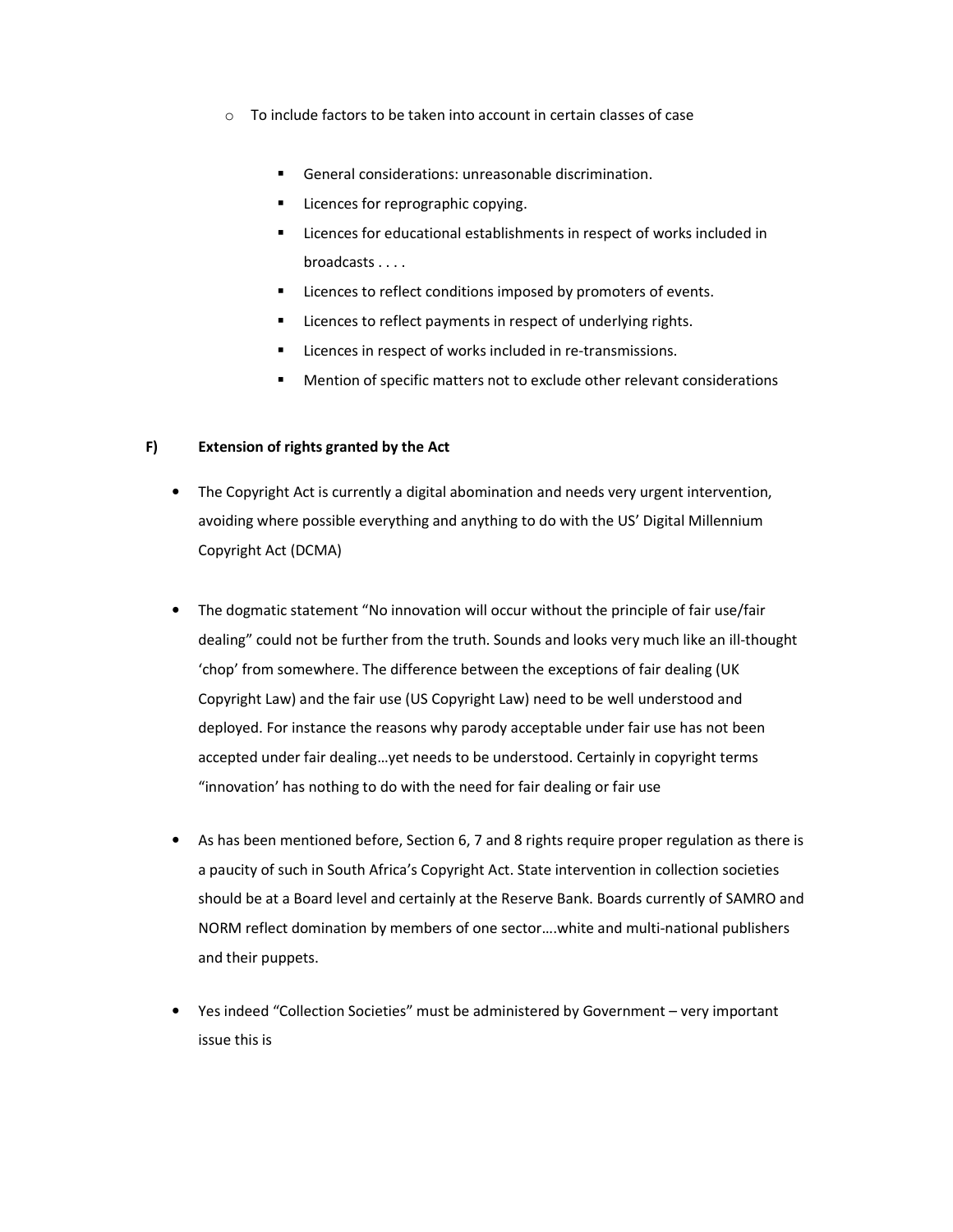- There is an urgent need to consider harmonization of SA's Copyright Law as regards to its neighbours, and in the context of WIPO, consider an urgent path along the harmonization route of the EU, taking into account learnings and findings and avoiding pitfalls
- The Copyright Review Commission was fatally flawed in many ways and certainly there is evidence that its findings were manipulated. Certainly the Copyright Review Commission did NOT recommend that "*one collecting society must be administered by one powerful collecting society*". There is currently an unregulated monopoly in respect of Section 6 performing rights as in SAMRO and this is not desirable. This is not the preferred route
- Certainly the Copyright Tribunal needs a 'user friendly' overhaul.
- The presumption that all South Africans have to use English, and understand English, in order to have a contract concerning copyright is a terrible indictment on the outcomes of the liberation struggle. If the Tanzanians could use Swahili for agreements, why in South Africa not Zulu? The negative impact of the wrong ink on a misunderstood English language agreements has wreaked havoc in South African creative communities where English is not a first language, denuding communities and condemning generations to poverty

#### **Chapter 6: Copyright, Software and the internet**

The writer of this Chap 6 section clearly is not the writer of the previous section on Copyright, otherwise there would not be confusion clearly in evidence as to (erroneously) supporting a monopoly in respect of collection Societies on the one hand, and to saying that SA "must adopt procompetitive measures under copyright legislation" on the other hand. Certainly the latter is agreed with and the idea of monopolies is all to reminiscent of the Apartheid State and should be chased away from the liberated State that South Africa is today

No question that South Africa needs to involve itself and at the very least update its copyright legislation in respect of the various international treaties, however one must agree that great caution must be taken with the DCMA as well as the EU directives, to extract the nuggets so to speak that have application to SA Copyright Law Requirements.